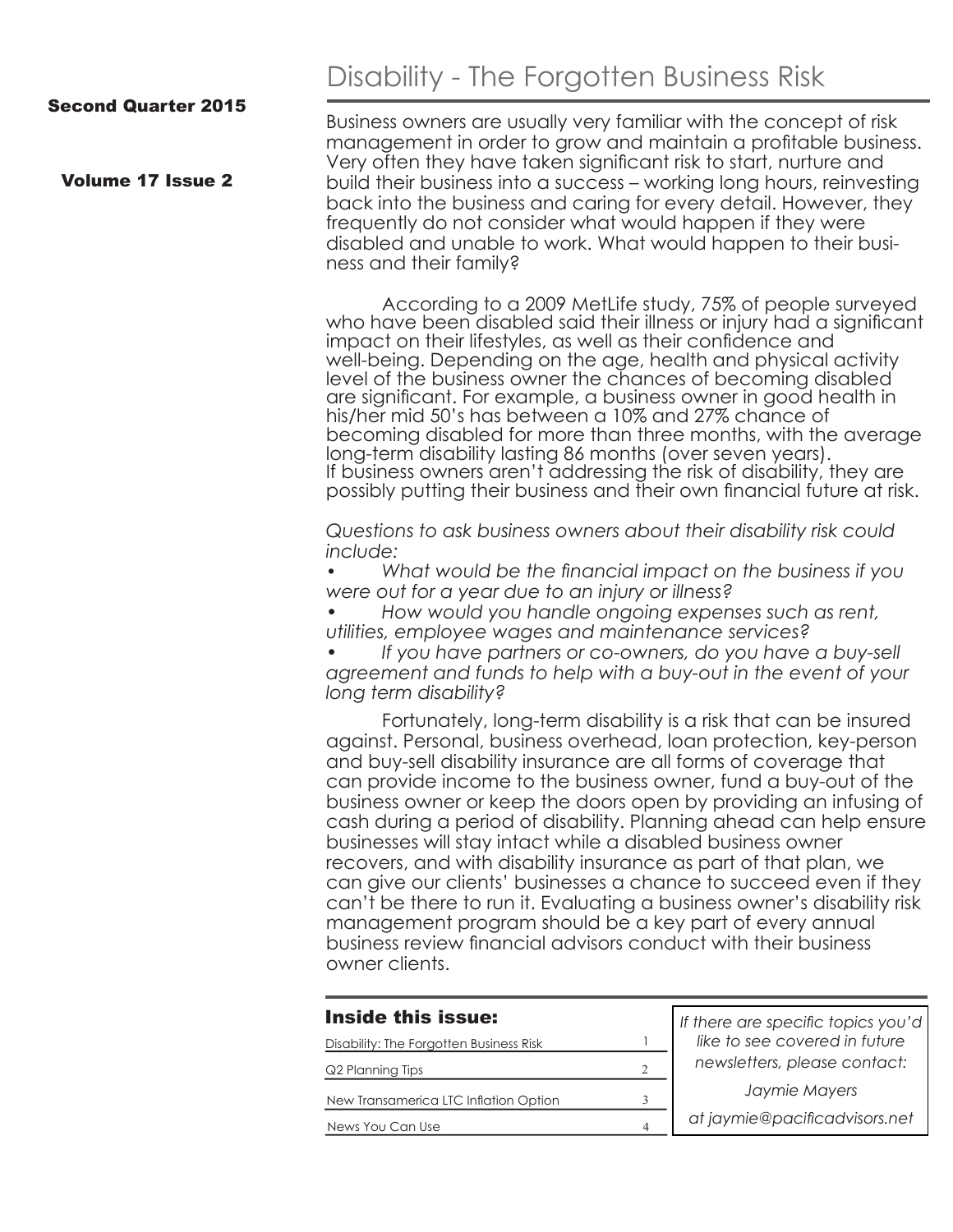**Second quarter is a great time to evaluate your oapproach to your clients and introduce new ideas or products to them. Here are some tips to help you bring additional value and expertise to your clients.** 

#### **1. Separate yourself from other advisors with an exclusive 10% discount that can be extended to your clients.**

Standard's PPMD (Preferred Producer Multi-Life Discount) provides you with the exclusive right to offer your clients a 10% discount on their Individual DI and BOE policies. To qualify as a Standard Preferred Producer, authorized to offer this discount to your clients, place 5 different lives with Standard within a calendar year. Once the 5th policy is placed, you are able to provide those initial 5 clients and all future Standard clientele a 10% discount on Platinum or BOE contracts.

### **2. Complementary Buy-Sell review and Business Valuations**

Take advantage of a complementary service provided by Principal Life that provides your clients with a professionally prepared buy-sell review and business valuation. This is a great way to start the buy-sell conversation and open the door to new prospects. Give us a call to receive a sample of the reports.

#### **3. Do you have any clients barrowing money to buy or grow a business? Does the bank want them to be covered in case of a disability?**

Business Loan Redemption policies are specifically designed to make loan payments if the business owner is too sick or injured to work. Loans covered include facility renovations or improvements, the purchase of a building or land for business, mortgage loans, the purchase of a practice or exiting business, expansion of a business, the purchase of a large piece of equipment, and lease financing. Additionally these policies do not impact individual disability benefits or limits.

#### **4. High Deductible Medical Insurance**

With medical insurance deductibles growing where will clients get the funds for the 'deductible' in the event of an significant illness? Critical Illness plans can help cover the risk by providing your client with a lump sum benefit (\$10k up to \$500k) at the time a qualifying condition is diagnosis. Call us for details.

## **5. Increased I&P Limits are creating opportunities**

Now is a great time to revisit with clients that have existing individual DI and/or BOE coverage. I&P limits have increased over the last 12 months and domestic carriers are now able to offer more coverage. Up to \$35,000 of individual coverage and \$50,000 of BOE.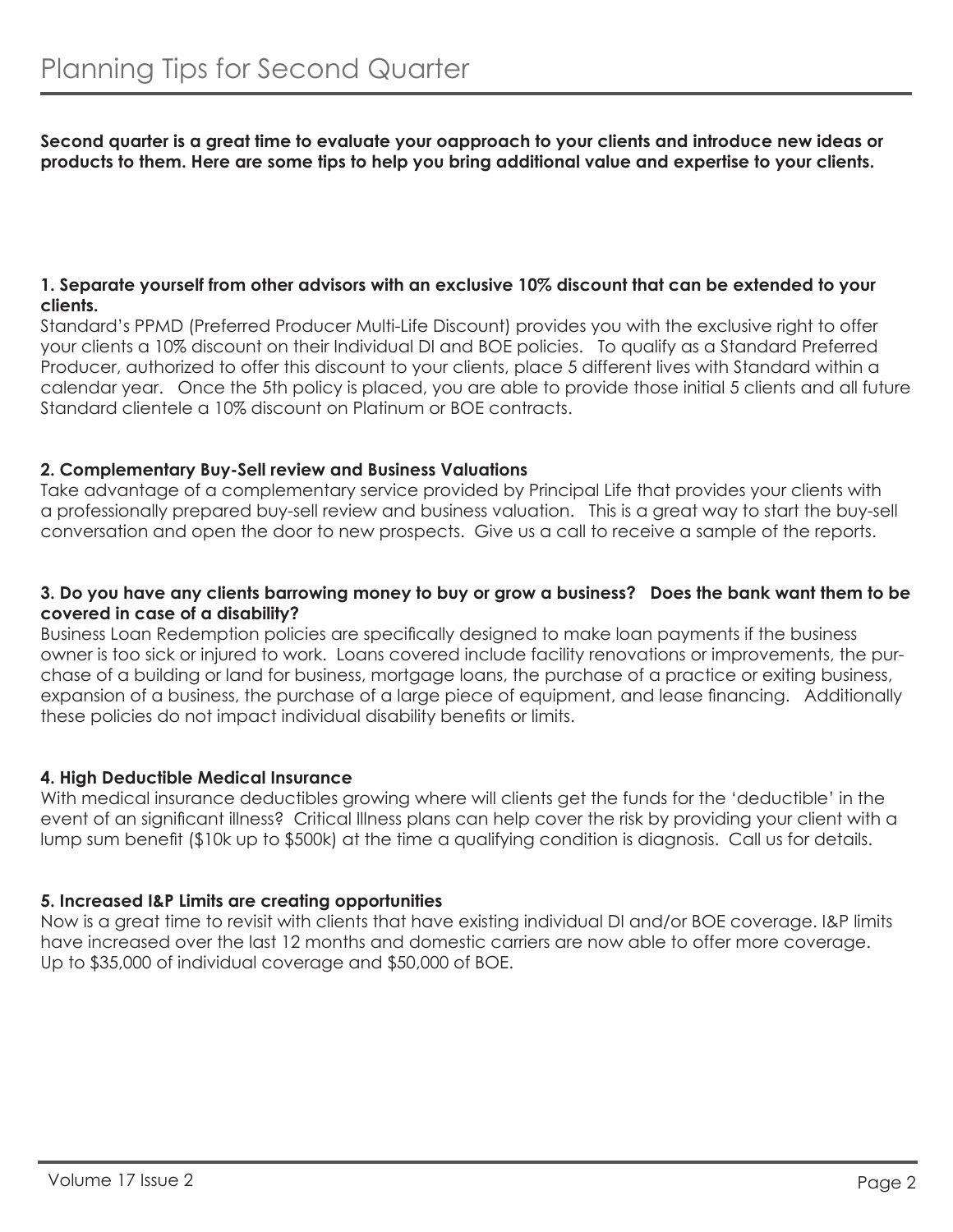A cornerstone of LTCi is protection. But it's not just the basic protection of assets that helps provide

added peace of mind for the future, it's also protection from the rising costs of care.

Traditionally, a 3% or 5% Compound Benefit Increase Option (CBIO) could help policyholders keep up with inflation. Though premiums stay consistent, the high cost can make this choice prohibitive for many middle-class budgets. That's why Transamerica created the Step-Rated CBIO.

With SRCBIO, the initial premiums are significantly lower than the traditional options. The benefit amounts (daily benefit and total Pool of Money) then "steps up" by 3% or 5% per year on each anniversary of the effective date of the policy. This way, policyholders pay for benefit increases as they go, making premium payments more manageable upfront and growing gradually while the value of the policy expands.

## **Economical**

As you can see in the example below, for a five-year total increase of \$96.75 - that's less than \$10 a month - the value of the policy rises by over \$17,000. That's a value proposition that's easy to explain to clients, and demonstrates why SRCBIO is a sensible choice.

| <b>AGE</b>                             | Pool of Money | <b>Annual</b><br>Premium (@3%<br>increase) | Increase in<br>Premium | Increase in<br><b>Value</b> |
|----------------------------------------|---------------|--------------------------------------------|------------------------|-----------------------------|
| 55                                     | \$109,500.00  | \$607.46                                   |                        |                             |
| 56                                     | \$112,785.00  | \$625.69                                   | \$18.23                | \$3,285.00                  |
| 57                                     | \$116,168.55  | \$644.45                                   | \$18.76                | \$3,383.55                  |
| 58                                     | \$119,653.61  | \$663.79                                   | \$19.34                | \$3,485.06                  |
| 59                                     | \$123,243.21  | \$683.71                                   | \$19.92                | \$3,589.60                  |
| 60                                     | \$126,940.51  | \$704.21                                   | \$20.50                | \$3,697.30                  |
| <b>Total 5-Year</b><br><b>Increase</b> |               |                                            | <b>S96.75</b>          | \$17,440.51                 |

\*Premium shown is Transcare III for Alabama. Rates are for a Male, age 55, includes spouse/partner applying discount of 30%, and a \$100 daily benefit for 3 years.